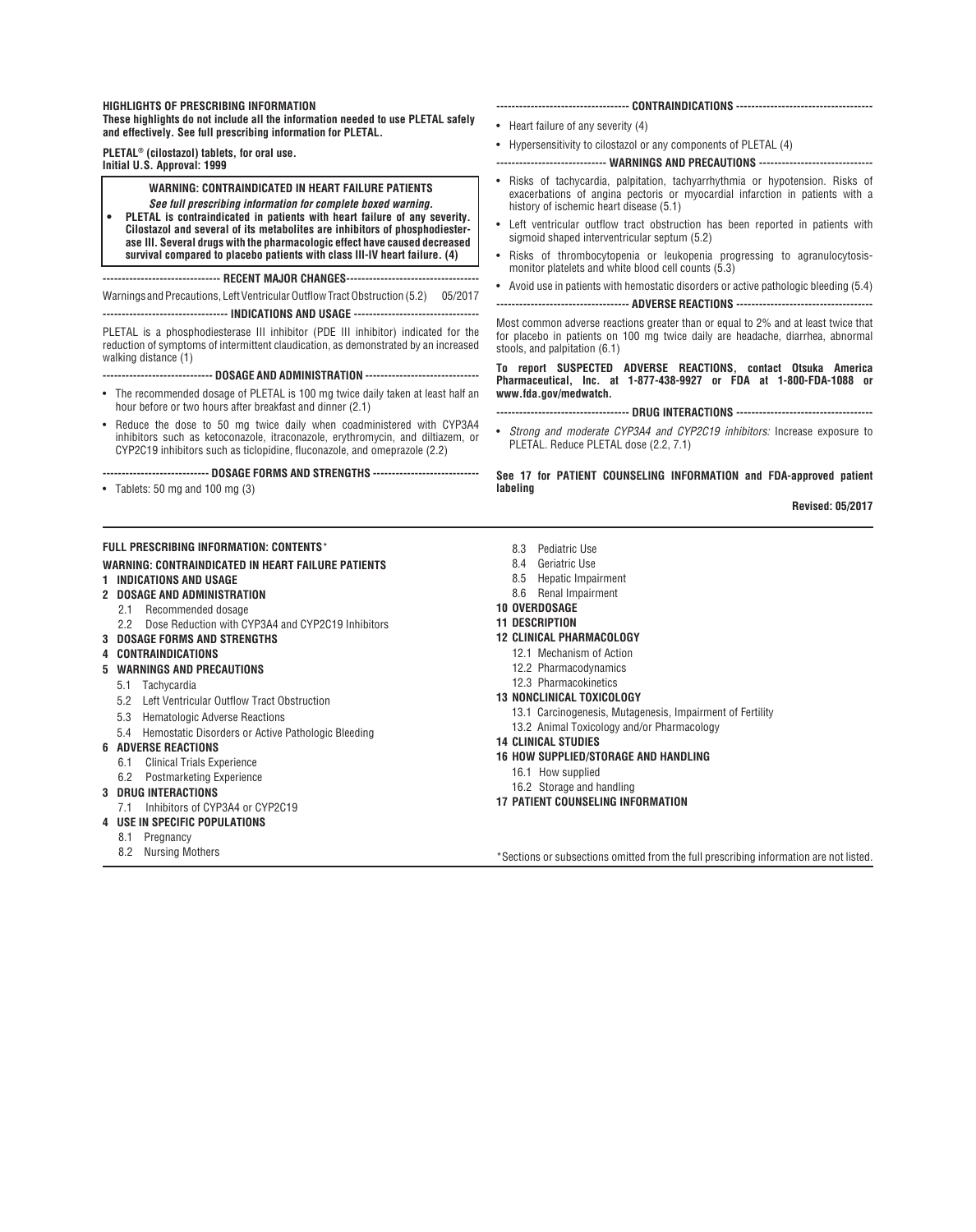#### **FULL PRESCRIBING INFORMATION**

## **WARNING: CONTRAINDICATED IN HEART FAILURE PATIENTS**

**PLETAL is contraindicated in patients with heart failure of any severity. Cilostazol and several of its metabolites are inhibitors of phosphodiesterase III. Several drugs with this pharmacologic effect have caused decreased survival compared to placebo in patients with class III-IV heart failure** *[see Contraindications (4)].*

#### **1 INDICATIONS AND USAGE**

PLETAL is indicated for the reduction of symptoms of intermittent claudication, as demonstrated by an increased walking distance.

#### **2 DOSAGE AND ADMINISTRATION**

#### **2.1 Recommended dosage**

The recommended dosage of PLETAL is 100 mg twice daily taken at least half an hour before or two hours after breakfast and dinner.

Patients may respond as early as 2 to 4 weeks after the initiation of therapy, but treatment for up to 12 weeks may be needed before a beneficial effect is experienced. If symptoms are unimproved after 3 months, discontinue PLETAL.

#### **2.2 Dose Reduction with CYP3A4 and CYP2C19 Inhibitors**

Reduce dose to 50 mg twice daily when coadministered with strong or moderate inhibitors of CYP3A4 (e.g., ketoconazole, itraconazole, erythromycin, and diltiazem) or inhibitors of CYP2C19 (e.g., ticlopidine, fluconazole, and omeprazole) *[see Drug Interactions (7.1)]* 

## **3 DOSAGE FORMS AND STRENGTHS**

PLETAL is available as 50 mg triangular and 100 mg round, white debossed tablets*.*

#### **4 CONTRAINDICATIONS**

PLETAL is contraindicated in patients with:

- Heart failure of any severity: Cilostazol and several of its metabolites are inhibitors of phosphodiesterase III. Several drugs with this pharmacologic effect have caused decreased survival compared to placebo in patients with class III-IV heart failure.
- Hypersensitivity to cilostazol or any components of PLETAL (e.g., anaphylaxis, angioedema)

## **5 WARNINGS AND PRECAUTIONS**

## **5.1 Tachycardia**

Cilostazol may induce tachycardia, palpitation, tachyarrhythmia or hypotension. The increase in heart rate associated with cilostazol is approximately 5 to 7 bpm. Patients with a history of ischemic heart disease may be at risk for exacerbations of angina pectoris or myocardial infarction.

## **5.2 Left Ventricular Outflow Tract Obstruction**

Left ventricular outflow tract obstruction has been reported in patients with sigmoid shaped interventricular septum. Monitor patients for the development of a new systolic murmur or cardiac symptoms after starting cilostazol.

## **5.3 Hematologic Adverse Reactions**

Cases of thrombocytopenia or leukopenia progressing to agranulocytosis when PLETAL was not immediately discontinued have been reported. Agranulocytosis is reversible on discontinuation of PLETAL. Monitor platelets and white blood cell counts periodically.

## **5.4 Hemostatic Disorders or Active Pathologic Bleeding**

PLETAL inhibits platelet aggregation in a reversible manner. PLETAL has not been studied in patients with hemostatic disorders or active pathologic bleeding. Avoid use of PLETAL in these patients.

#### **6 ADVERSE REACTIONS**

The following adverse reactions are discussed in greater detail in other sections of the labeling:

- Patients with Heart Failure *[see Boxed Warning]*
- Tachycardia *[see Warnings and Precautions (5.1)]*
- Left Ventricular Outflow Tract Obstruction *[see Warnings and Precautions (5.2)]*
- Hematologic Adverse Reactions *[see Warnings and Precautions (5.3)]*
- Hemostatic Disorders or Active Pathologic Bleeding *[see Warnings and Precautions (5.4)]*

## **6.1 Clinical Trials Experience**

Because clinical trials are conducted under widely varying conditions, adverse reaction rates observed in the clinical trials of a drug cannot be directly compared to rates in the clinical trials of another drug and may not reflect the rates observed in practice.

Adverse reactions were assessed in eight placebo-controlled clinical trials involving patients exposed to either 50 or 100 mg twice daily PLETAL (n=1301) or placebo (n=973), with a median treatment duration of 127 days for patients on PLETAL and 134 days for patients on placebo.

The most frequent adverse reaction resulting in discontinuation of therapy in more than 3% of patients treated with PLETAL was headache [50 mg twice daily (1.3%), 100 mg twice daily (3.5%) and placebo (0.3%)]. Other frequent causes of discontinuation included palpitation and diarrhea, both 1.1% for PLETAL (all doses) versus 0.1% for placebo.

The most common adverse reactions, occurring in at least 2% of patients treated with PLETAL 50 or 100 mg twice daily, are shown in Table 1.

**Table 1: Most Common Adverse Reactions in Patients on PLETAL (PLT) 50 or 100 mg Twice Daily (Incidence at least 2% and Occurring More Frequently (**≥ **2%) in the 100 mg Twice Daily Group than on Placebo)** 

| <b>Adverse Reactions</b> | <b>Placebo</b><br>(N=973) | PLT 50 mg twice daily<br>(N=303) | PLT 100 mg twice<br>daily (N=998) |
|--------------------------|---------------------------|----------------------------------|-----------------------------------|
| Headache                 | 14%                       | 27%                              | 34%                               |
| Diarrhea                 | 7%                        | 12%                              | 19%                               |
| Abnormal stools          | 4%                        | 12%                              | 15%                               |
| Palpitation              | 1%                        | 5%                               | 10%                               |
| <b>Dizziness</b>         | 6%                        | 9%                               | 10%                               |
| Pharyngitis              | 7%                        | 7%                               | 10%                               |
| Infection                | 8%                        | 14%                              | 10%                               |
| Peripheral edema         | 4%                        | 9%                               | 7%                                |
| <b>Rhinitis</b>          | 5%                        | 12%                              | 7%                                |
| Dyspepsia                | 4%                        | 6%                               | 6%                                |
| Abdominal pain           | 3%                        | 4%                               | 5%                                |
| Tachycardia              | 1%                        | 4%                               | 4%                                |

Less frequent clinical significant adverse reactions (less than 2%) that were experienced by patients treated with PLETAL 50 mg twice daily or 100 mg twice daily in the eight controlled clinical trials and that occurred at a frequency in the 100 mg twice daily group greater than in the placebo group are listed below.

*Body as a whole:* fever, generalized edema, malaise

*Cardiovascular:* atrial fibrillation, heart failure, myocardial infarction, nodal arrhythmia, supraventricular tachycardia, ventricular extrasystoles, ventricular tachycardia

*Digestive:* anorexia, melena

*Hematologic and Lymphatic:* anemia

*Metabolic and Nutritional:* increased creatinine, hyperuricemia

*Nervous:* insomnia

*Respiratory:* epistaxis

*Skin and Appendages:* urticaria

*Special Senses:* conjunctivitis, retinal hemorrhage, tinnitus

# *Urogenital:* urinary frequency

## **6.2 Postmarketing Experience**

The following adverse reactions have been identified during post-approval use of PLETAL. Because these reactions are reported voluntarily from a population of an unknown size, it is not always possible to reliably estimate their frequency or establish a causal relationship to drug exposure.

*Blood and lymphatic system disorders:*

Aplastic anemia, granulocytopenia, pancytopenia, bleeding tendency

*Cardiac disorders:*

Torsade de pointes and QTc prolongation in patients with cardiac disorders (e.g. complete atrioventricular block, heart failure; and bradyarrythmia), angina pectoris. *Gastrointestinal disorders:*

Gastrointestinal hemorrhage, vomiting, flatulence, nausea

*General disorders and administration site conditions:*

Pain, chest pain, hot flushes

*Hepatobiliary disorders:*

Hepatic dysfunction/abnormal liver function tests, jaundice

*Immune system disorders:* 

Anaphylaxis, angioedema, and hypersensitivity

*Investigations:*

Blood glucose increased, blood uric acid increased, increase in BUN (blood urea increased), blood pressure increase

*Nervous system disorders:*

Intracranial hemorrhage, cerebral hemorrhage, cerebrovascular accident, extradural hematoma and subdural hematoma

*Renal and urinary disorders:*

Hematuria

*Respiratory, thoracic and mediastinal disorders:*

Pulmonary hemorrhage, interstitial pneumonia

*Skin and subcutaneous tissue disorders:*

Hemorrhage subcutaneous, pruritus, skin eruptions including Stevens-Johnson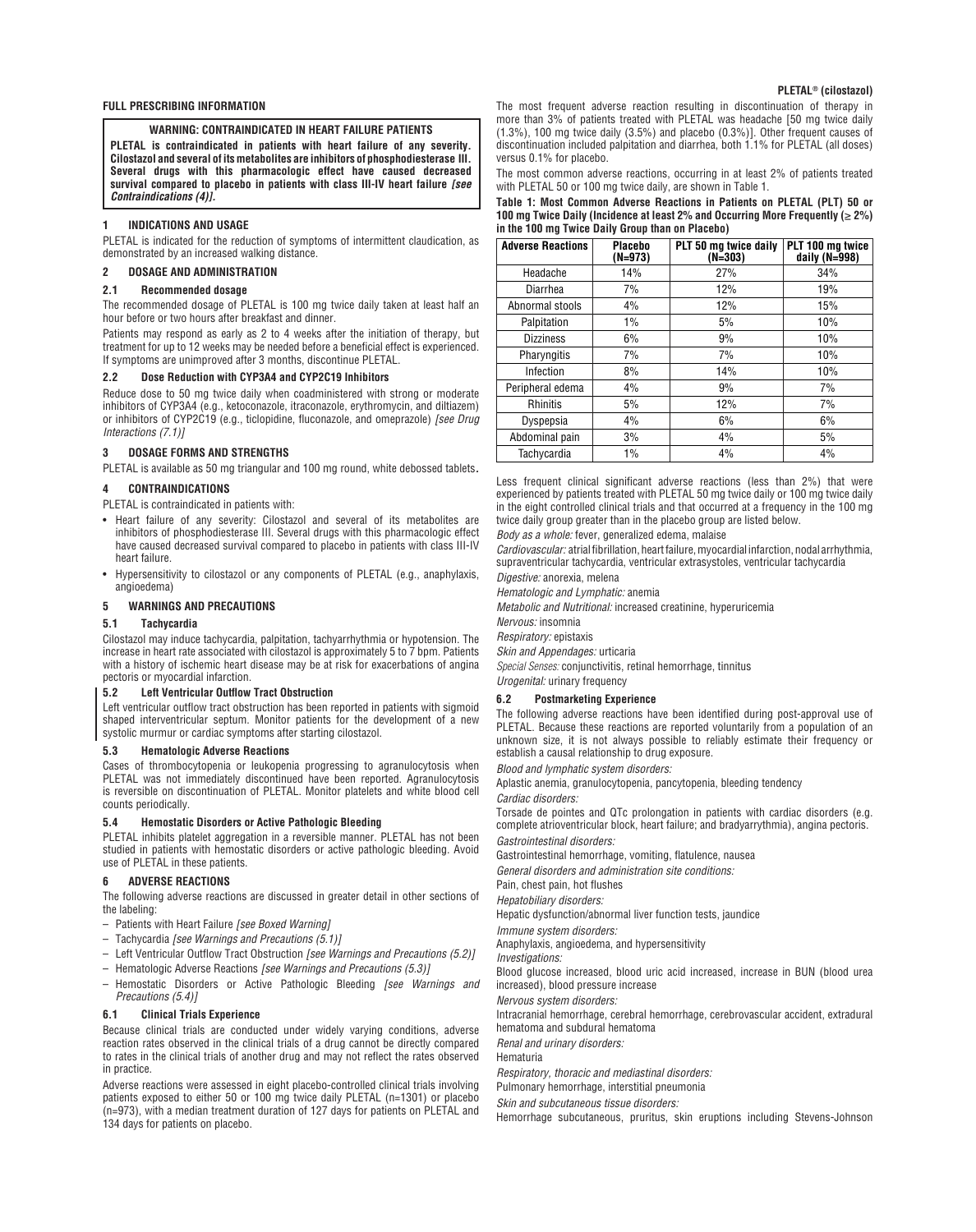## **PLETAL®** (cilostazol) **8** (cilostazol) *PLETAL®* (cilostazol)

syndrome, skin drug eruption (dermatitis medicamentosa), rash *Vascular disorders:*

Subacute stent thrombosis, hypertension.

## **7 DRUG INTERACTIONS**

## **7.1 Inhibitors of CYP3A4 or CYP2C19**

## Inhibitors of CYP3A4

Coadministration of strong (e.g., ketoconazole) and moderate (e.g., erythromycin, diltiazem and grapefruit juice) CYP3A4 inhibitors can increase exposure to PLETAL. Reduce PLETAL dose to 50 mg twice daily when coadministered with strong or moderate inhibitors of CYP3A4 *[see Dosage and Administration (2.2) and Clinical Pharmacology (12.3)].*

## Inhibitors of CYP2C19

Coadministration with CYP2C19 inhibitors (e.g., omeprazole) increases systemic exposure of PLETAL active metabolites. Reduce PLETAL dose to 50 mg twice daily when coadministered with strong or moderate inhibitors of CYP2C19 *[see Dosage and Administration (2.2) and Clinical Pharmacology (12.3)].*

## **8 USE IN SPECIFIC POPULATIONS**

## **8.1 Pregnancy**

## Teratogenic Effects

*Pregnancy Category C.*

PLETAL has been shown to be teratogenic in rats at doses that are greater than 5-times the human MRHD on a body surface area basis. There are no adequate and well-controlled studies in pregnant women.

In a rat developmental toxicity study, oral administration of 1000 mg cilostazol/kg/day was associated with decreased fetal weights, and increased incidences of cardiovascular, renal, and skeletal anomalies (ventricular septal, aortic arch and subclavian artery abnormalities, renal pelvic dilation,  $14<sup>th</sup>$  rib, and retarded ossification). At this dose, systemic exposure to unbound cilostazol in nonpregnant rats was about 5 times the exposure in humans given the MRHD. Increased incidences of ventricular septal defect and retarded ossification were also noted at 150 mg/kg/day (5 times the MRHD on a systemic exposure basis). In a rabbit developmental toxicity study, an increased incidence of retardation of ossification of the sternum was seen at doses as low as 150 mg/kg/day. In nonpregnant rabbits given 150 mg/kg/day, exposure to unbound cilostazol was considerably lower than that seen in humans given the MRHD, and exposure to 3,4-dehydro-cilostazol was barely detectable.

When cilostazol was administered to rats during late pregnancy and lactation, an increased incidence of stillborn and decreased birth weights of offspring was seen at doses of 150 mg/kg/day (5 times the MRHD on a systemic exposure basis).

#### **8.2 Nursing Mothers**

Transfer of cilostazol into milk has been reported in rats. Because many drugs are excreted in human milk and because of the potential for serious adverse reactions in nursing infants from PLETAL, discontinue nursing or discontinue PLETAL.

## **8.3 Pediatric Use**

Safety and effectiveness of PLETAL in pediatric patients have not been established.

## **8.4 Geriatric Use**

Of the total number of subjects ( $n = 2,274$ ) in clinical studies of PLETAL, 56 percent were 65 years old and over, while 16 percent were 75 years old and over. No overall differences in safety or effectiveness were observed between these subjects and younger subjects, and other reported clinical experience has not identified differences in responses between the elderly and younger patients, but greater sensitivity of some older individuals cannot be excluded. Pharmacokinetic studies have not disclosed any age-related effects on the absorption, distribution, metabolism, and elimination of cilostazol and its metabolites.

#### **8.5 Hepatic Impairment**

No dose adjustment is required in patients with mild hepatic impairment. Patients with moderate or severe hepatic impairment have not been studied in clinical trials and dosing recommendations cannot be provided *[see Clinical Pharmacology (12.3)].*

## **8.6 Renal Impairment**

No dose adjustment is required in patients with renal impairment*.* Patients on dialysis have not been studied, but, it is unlikely that cilostazol can be removed efficiently by dialysis because of its high protein binding (95-98%) *[see Clinical Pharmacology (12.3)].*

## **10 OVERDOSAGE**

Information on acute overdosage with PLETAL in humans is limited. The signs and symptoms of an acute overdose can be anticipated to be those of excessive pharmacologic effect: severe headache, diarrhea, hypotension, tachycardia, and possibly cardiac arrhythmias. The patient should be carefully observed and given supportive treatment. Since cilostazol is highly protein-bound, it is unlikely that it can be efficiently removed by hemodialysis or peritoneal dialysis. The oral  $LD_{50}$  of cilostazol is greater than 5 g per kg in mice and rats and greater than 2 g per kg in dogs.

#### **11 DESCRIPTION**

PLETAL (cilostazol) is a quinolinone derivative that inhibits cellular phosphodiesterase (more specific for phosphodiesterase III). The empirical formula of cilostazol is  $C_{20}H_{27}N_5O_2$ , and its molecular weight is 369.46. Cilostazol is 6-[4-(1-cyclohexyl-1*H*-tetrazol-5-yl) butoxy]-3,4-dihydro-2(1*H*)-quinolinone, CAS-73963-72-1. The structural formula is:



## **CILOSTAZOL**

Cilostazol occurs as white to off-white crystals or as a crystalline powder that is slightly soluble in methanol and ethanol, and is practically insoluble in water, 0.1 N HCl, and 0.1 N NaOH.

PLETAL (cilostazol) tablets for oral administration are available in 50 mg triangular and 100 mg round, white debossed tablets. Each tablet, in addition to the active ingredient, contains the following inactive ingredients: carboxymethylcellulose calcium, corn starch, hydroxypropyl methylcellulose 2910, magnesium stearate, and microcrystalline cellulose.

## **12 CLINICAL PHARMACOLOGY**

#### **12.1 Mechanism of Action**

PLETAL and several of its metabolites inhibit phosphodiesterase III activity and suppress cAMP degradation with a resultant increase in cAMP in platelets and blood vessels, leading to inhibition of platelet aggregation and vasodilation, respectively.

PLETAL reversibly inhibits platelet aggregation induced by a variety of stimuli, including thrombin, ADP, collagen, arachidonic acid, epinephrine, and shear stress. *Cardiovascular effects:*

Cilostazol affects both vascular beds and cardiovascular function. It produces heterogeneous dilation of vascular beds, with greater dilation in femoral beds than in vertebral, carotid or superior mesenteric arteries. Renal arteries were not responsive to the effects of cilostazol.

In dogs or cynomolgus monkeys, cilostazol increased heart rate, myocardial contractile force, and coronary blood flow as well as ventricular automaticity, as would be expected for a PDE III inhibitor. Left ventricular contractility was increased at doses required to inhibit platelet aggregation. A-V conduction was accelerated. In humans, heart rate increased in a dose-proportional manner by a mean of 5.1 and 7.4 beats per minute in patients treated with 50 and 100 mg twice daily, respectively.

## **12.2 Pharmacodynamics**

Cilostazol's effects on platelet aggregation were evaluated in both healthy subjects and in patients with stable symptoms of cerebral thrombosis, cerebral embolism, transient ischemic attack, or cerebral arteriosclerosis over a range of doses from 50 mg every day to 100 mg three times a day. Cilostazol significantly inhibited platelet aggregation in a dose-dependent manner. The effects were observed as early as 3 hours post-dose and lasted up to 12 hours following a single dose. Following chronic administration and withdrawal of cilostazol, the effects on platelet aggregation began to subside 48 hours after withdrawal and returned to baseline by 96 hours with no rebound effect. A cilostazol dosage of 100 mg twice daily consistently inhibited platelet aggregation induced with arachidonic acid, collagen and adenosine diphosphate (ADP). Bleeding time was not affected by cilostazol administration.

Effects on circulating plasma lipids have been examined in patients taking PLETAL. After 12 weeks, as compared to placebo, PLETAL 100 mg twice daily produced a reduction in triglycerides of 29.3 mg/dL (15%) and an increase in HDL-cholesterol of 4.0 mg/dL ( $\cong$ 10%).

## Drug Interactions

*Aspirin*

Short-term (less than or equal to 4 days) coadministration of aspirin with PLETAL increased the inhibition of ADP-induced *ex vivo* platelet aggregation by 22% - 37% when compared to either aspirin or PLETAL alone. Short-term (less than or equal to 4 days) coadministration of aspirin with PLETAL increased the inhibition of arachidonic acid-induced *ex vivo* platelet aggregation by 20% compared to PLETAL alone and by 48% compared to aspirin alone. However, short-term coadministration of aspirin with PLETAL had no clinically significant impact on PT, aPTT, or bleeding time compared to aspirin alone. Effects of long-term coadministration in the general population are unknown.

In eight randomized, placebo-controlled, double-blind clinical trials, aspirin was coadministered with cilostazol to 201 patients. The most frequent doses and mean durations of aspirin therapy were 75-81 mg daily for 137 days (107 patients) and 325 mg daily for 54 days (85 patients). There was no apparent increase in frequency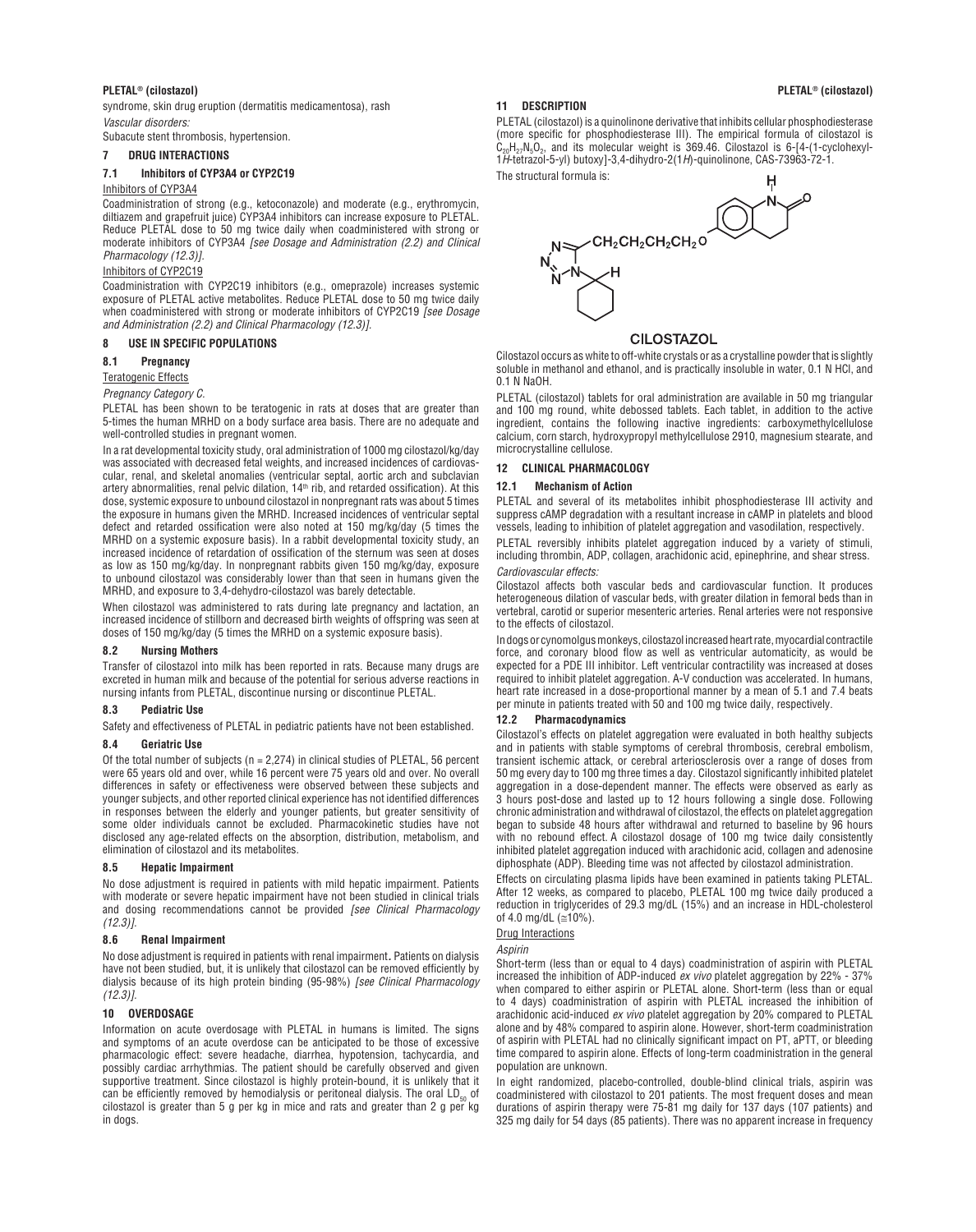of hemorrhagic adverse effects in patients taking cilostazol and aspirin compared to patients taking placebo and equivalent doses of aspirin.

*Warfarin*

Cilostazol did not inhibit the pharmacologic effects (PT, aPTT, bleeding time, or platelet aggregation) of R- and S-warfarin after a single 25-mg dose of warfarin. The effect of concomitant multiple dosing of warfarin and PLETAL on the pharmacodynamics of both drugs is unknown.

#### **12.3 Pharmacokinetics**

PLETAL is absorbed after oral administration. A high fat meal increases absorption, with an approximately 90% increase in C<sub>max</sub> and a 25% increase in AUC. Absolute<br>bioavailability is not known. Cilostazol is extensively metabolized by hepatic cytochrome P-450 enzymes, mainly 3A4, and, to a lesser extent, 2C19, with metabolites largely excreted in urine. Two metabolites are active, with one metabolite appearing to account for at least 50% of the pharmacologic (PDE III inhibition) activity after administration of PLETAL.

Pharmacokinetics are approximately dose proportional. Cilostazol and its active metabolites have apparent elimination half-lives of about 11-13 hours. Cilostazol and its active metabolites accumulate about 2-fold with chronic administration and reach steady state blood levels within a few days. The pharmacokinetics of cilostazol and its two major active metabolites were similar in healthy subjects and patients with intermittent claudication due to peripheral arterial disease (PAD). Figure 1 shows the mean plasma concentration-time profile at steady state after multiple dosing of PLETAL 100 mg twice daily.

## **Figure 1: Mean Plasma Concentration-time Profile at Steady State after Multiple Dosing of PLETAL 100 mg Twice Daily**



#### Distribution

Cilostazol is 95 - 98% protein bound, predominantly to albumin. The binding for 3,4-dehydro-cilostazol is 97.4% and for 4´-trans-hydroxy-cilostazol is 66%. Mild hepatic impairment did not affect protein binding. The free fraction of cilostazol was 27% higher in subjects with renal impairment than in healthy volunteers. The displacement of cilostazol from plasma proteins by erythromycin, quinidine, warfarin, and omeprazole was not clinically significant.

#### Metabolism

Cilostazol is eliminated predominantly by metabolism and subsequent urinary excretion of metabolites. Based on *in vitro* studies, the primary isoenzymes involved in cilostazol's metabolism are CYP3A4 and, to a lesser extent, CYP2C19. The enzyme responsible for metabolism of 3,4-dehydro-cilostazol, the most active of the metabolites, is unknown.

Following oral administration of 100 mg radiolabeled cilostazol, 56% of the total analytes in plasma was cilostazol, 15% was 3,4-dehydro-cilostazol (4-7 times as active as cilostazol), and 4% was 4´-trans-hydroxy-cilostazol (20% as active as cilostazol).

## **Elimination**

The primary route of elimination was via the urine (74%), with the remainder excreted in feces (20%). No measurable amount of unchanged cilostazol was excreted in the urine, and less than 2% of the dose was excreted as 3,4-dehydro-cilostazol. About 30% of the dose was excreted in urine as 4´-trans-hydroxy-cilostazol. The remainder was excreted as other metabolites, none of which exceeded 5%. There was no evidence of induction of hepatic microenzymes.

#### Special Populations

#### *Age and Gender*

The total and unbound oral clearances, adjusted for body weight, of cilostazol and its metabolites were not significantly different with respect to age (50 to 80 years) or gender.

## *Smokers*

Population pharmacokinetic analysis suggests that smoking decreased cilostazol exposure by about 20%.

## *Hepatic Impairment*

The pharmacokinetics of cilostazol and its metabolites were similar in subjects with mild hepatic disease as compared to healthy subjects.

Patients with moderate or severe hepatic impairment have not been studied.

## *Renal Impairment*

The total pharmacologic activity of cilostazol and its metabolites was similar in subjects with mild to moderate renal impairment and in healthy subjects. Severe renal impairment increases metabolite levels and alters protein binding of the parent. The expected pharmacologic activity, however, based on plasma concentrations and relative PDE III inhibiting potency of parent drug and metabolites, appeared little changed. Patients on dialysis have not been studied, but, it is unlikely that cilostazol can be removed efficiently by dialysis because of its high protein binding (95 - 98%). Drug Interactions

Cilostazol does not appear to inhibit CYP3A4*.*

#### *Warfarin*

Cilostazol did not inhibit the metabolism of R- and S-warfarin after a single 25-mg dose of warfarin.

#### *Clopidogrel*

Multiple doses of clopidogrel do not significantly increase steady state plasma concentrations of cilostazol.

#### *Strong Inhibitors of CYP3A4*

A priming dose of ketoconazole 400 mg (a strong inhibitor of CYP3A4), was given one day prior to coadministration of single doses of ketoconazole 400 mg and cilostazol 100 mg. This regimen increased cilostazol  $C_{\text{max}}$  by 94% and AUC by 117%. Other strong inhibitors of CYP3A4, such as itraconazole, voriconazole, clarithromycin, ritonavir, saquinavir, and nefazodone would be expected to have a similar effect *[see Dosage and Administration (2.2), Drug Interactions (7.1)].*

## *Moderate Inhibitors of CYP3A4*

*Erythromycin and other macrolide antibiotics:* Erythromycin is a moderately strong inhibitor of CYP3A4. Coadministration of erythromycin 500 mg every 8h with a single dose of cilostazol 100 mg increased cilostazol  $C_{\text{max}}$  by 47% and AUC by 73%. Inhibition of cilostazol metabolism by erythromycin increased the AUC of 4´-transhydroxy-cilostazol by 141% *[see Dosage and Administration (2.2)].*

## *Diltiazem:*

Diltiazem 180 mg decreased the clearance of cilostazol by ~30%. Cilostazol  $C_{max}$ increased ~30% and AUC increased ~40% *[see Dosage and Administration (2.2)]. Grapefruit Juice:* 

## Grapefruit juice increased the  $C_{\text{max}}$  of cilostazol by ~50%, but had no effect on AUC. *Inhibitors of CYP2C19*

*Omeprazole:* Coadministration of omeprazole did not significantly affect the metabolism of cilostazol, but the systemic exposure to 3,4-dehydro-cilostazol was increased by 69%, probably the result of omeprazole's potent inhibition of CYP2C19 *[see Dosage and Administration (2.2)].*

## *Quinidine*

Concomitant administration of quinidine with a single dose of cilostazol 100 mg did not alter cilostazol pharmacokinetics.

## *Lovastatin*

The concomitant administration of lovastatin with cilostazol decreases cilostazol  $C_{ss, ma}$ and  $AUC<sub>τ</sub>$  by 15%. There is also a decrease, although nonsignificant, in cilostazol metabolite concentrations. Coadministration of cilostazol with lovastatin increases lovastatin and ß-hydroxylovastatin AUC approximately 70% and is not expected to be clinically significant.

#### **13 NONCLINICAL TOXICOLOGY**

## **13.1 Carcinogenesis, Mutagenesis, Impairment of Fertility**

Dietary administration of cilostazol to male and female rats and mice for up to 104 weeks, at doses up to 500 mg/kg/day in rats and 1000 mg/kg/day in mice, revealed no evidence of carcinogenic potential. The maximum doses administered in both rat and mouse studies were, on a systemic exposure basis, less than the human exposure at the MRHD of the drug. Cilostazol tested negative in bacterial gene mutation, bacterial DNA repair, mammalian cell gene mutation, and mouse *in vivo*  bone marrow chromosomal aberration assays. It was, however, associated with a significant increase in chromosomal aberrations in the *in vitro* Chinese Hamster Ovary Cell assay.

In female mice, cilostazol caused a reversible contraceptive effect at a dose (300 mg/ kg) that was approximately 7.4-fold greater than the Maximum Recommended Human Dose (MRHD) on a body surface area basis. These findings have not been demonstrated in other animal species.

Cilostazol did not affect fertility or mating performance of male and female rats at doses as high as 1000 mg/kg/day. At this dose, systemic exposures (AUCs) to unbound cilostazol were less than 1.5 times in males, and about 5 times in females, the exposure in humans at the MRHD.

## **PLETAL®** (cilostazol) **8** (cilostazol) *PLETAL®* (cilostazol)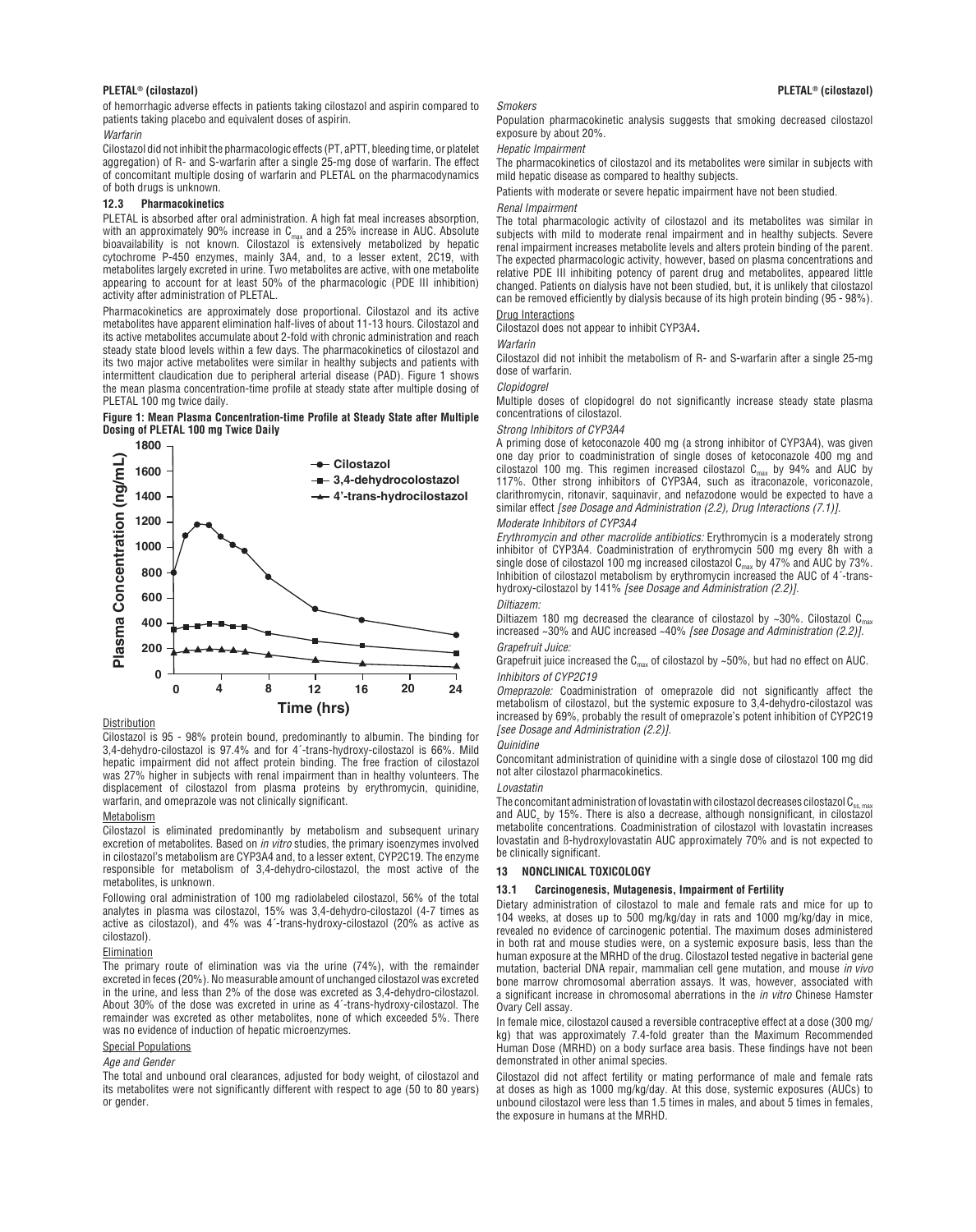# **PLETAL®** (cilostazol) *PLETAL®* (cilostazol)

## **13.2 Animal Toxicology and/or Pharmacology**

Repeated oral administration of cilostazol to dogs (30 or more mg/kg/day for 52 weeks, 150 or more mg/kg/day for 13 weeks, and 450 mg/kg/day for 2 weeks), produced cardiovascular lesions that included endocardial hemorrhage, hemosiderin deposition and fibrosis in the left ventricle, hemorrhage in the right atrial wall, hemorrhage and necrosis of the smooth muscle in the wall of the coronary artery, intimal thickening of the coronary artery, and coronary arteritis and periarteritis. At the lowest dose associated with cardiovascular lesions in the 52-week study, systemic exposure (AUC) to unbound cilostazol was less than that seen in humans at the maximum recommended human dose (MRHD) of 100 mg twice daily. Similar lesions have been reported in dogs following the administration of other positive inotropic agents (including PDE III inhibitors) and/or vasodilating agents. No cardiovascular lesions were seen in rats following 5 or 13 weeks of administration of cilostazol at doses up to 1500 mg/kg/day. At this dose, systemic exposures (AUCs) to unbound cilostazol were only about 1.5 and 5 times (male and female rats, respectively) the exposure seen in humans at the MRHD. Cardiovascular lesions were also not seen in rats following 52 weeks of administration of cilostazol at doses up to 150 mg/kg/day. At this dose, systemic exposures (AUCs) to unbound cilostazol were about 0.5 and 5 times (male and female rats, respectively) the exposure in humans at the MRHD. In female rats, cilostazol AUCs were similar at 150 and 1500 mg/kg/day. Cardiovascular lesions were also not observed in monkeys after oral administration of cilostazol for 13 weeks at doses up to 1800 mg/kg/day. While this dose of cilostazol produced pharmacologic effects in monkeys, plasma cilostazol levels were less than those seen in humans given the MRHD, and those seen in dogs given doses associated with cardiovascular lesions.

## **14 CLINICAL STUDIES**

The ability of PLETAL to improve walking distance in patients with stable intermittent claudication was studied in eight, randomized, placebo-controlled, double-blind trials of 12 to 24 weeks' duration involving 2,274 patients using dosages of 50 mg twice daily (n=303), 100 mg twice daily (n=998), and placebo (n=973). Efficacy was determined primarily by the change in maximal walking distance from baseline (compared to change on placebo) on one of several standardized exercise treadmill tests.

Compared to patients treated with placebo, patients treated with PLETAL 50 or 100 mg twice daily experienced statistically significant improvements in walking distances both for the distance before the onset of claudication pain and the distance before exercise-limiting symptoms supervened (maximal walking distance). The effect of PLETAL on walking distance was seen as early as the first on-therapy observation point of two or four weeks.

Figure 2 depicts the percent mean improvement in maximal walking distance, at study end for each of the eight studies.

**Figure 2: Percent Mean Improvement in Maximal Walking Distance at Study End for the Eight Randomized, Double-Blind, Placebo-Controlled Clinical Trials**



Across the eight clinical trials, the range of improvement in maximal walking distance in patients treated with PLETAL 100 mg twice daily, expressed as the change from baseline, was 28% to 100%.

The corresponding changes in the placebo group were –10% to 41%.

The Walking Impairment Questionnaire, which was administered in six of the eight clinical trials, assesses the impact of a therapeutic intervention on walking ability. In a pooled analysis of the six trials, patients treated with either PLETAL 100 mg twice daily or 50 mg twice daily reported improvements in their walking speed and walking distance as compared to placebo. Improvements in walking performance were seen in the various subpopulations evaluated, including those defined by gender, smoking status, diabetes mellitus, duration of peripheral artery disease, age, and concomitant use of beta blockers or calcium channel blockers. PLETAL has not been studied in patients with rapidly progressing claudication or in patients with leg pain at rest,

ischemic leg ulcers, or gangrene. Its long-term effects on limb preservation and hospitalization have not been evaluated.

A randomized, double-blind, placebo-controlled Phase IV study was conducted to assess the long-term effects of cilostazol, with respect to mortality and safety, in 1,439 patients with intermittent claudication and no heart failure. The trial stopped early due to enrollment difficulties and a lower than expected overall death rate. With respect to mortality, the observed 36-month Kaplan-Meier event rate for deaths on study drug with a median time on study drug of 18 months was 5.6% (95% CI of 2.8 to 8.4 %) on cilostazol and 6.8% (95% CI of 1.9 to 11.5 %) on placebo. These data appear to be sufficient to exclude a 75% increase in the risk of mortality on cilostazol, which was the *a priori* study hypothesis.

## **16 HOW SUPPLIED/STORAGE AND HANDLING**

#### **16.1 How supplied**

PLETAL is supplied as 50 mg and 100 mg tablets.

The 50 mg tablets are white, triangular, debossed with PLETAL 50, and provided in bottles of 60 tablets (NDC 59148-003-16).

The 100 mg tablets are white, round, debossed with PLETAL 100, and provided in bottles of 60 tablets (NDC 59148-002-16).

## **16.2 Storage and handling**

Store PLETAL tablets at 25°C (77°F); excursions permitted to 15-30°C (59-86°F) [See USP Controlled Room Temperature].

#### **17 PATIENT COUNSELING INFORMATION**

Advise the patient to read the FDA-approved patient labeling (Patient Information) Advise the patient:

- to take PLETAL at least one-half hour before or two hours after food.
- to discuss with their doctor before taking any CYP3A4 or CYP2C19 inhibitors (e.g., omeprazole).
- that the beneficial effects of PLETAL on the symptoms of intermittent claudication may not be immediate. Although the patient may experience benefit in 2 to 4 weeks after initiation of therapy, treatment for up to 12 weeks may be required before a beneficial effect is experienced. Discontinue PLETAL if symptoms do not improve after 3 months.

#### Manufactured for

**OTSUKA AMERICA PHARMACEUTICAL, INC.** Rockville, MD 20850

## Manufactured by

**OTSUKA PHARMACEUTICAL CO., LTD.** Tokushima 771-0182, Japan



Otsuka America Pharmaceutical, Inc.

May 2017 02US17IBR0001

# **PATIENT INFORMATION PLETAL® (PLAY-tal) (cilostazol) Tablets, for oral use**

Read this Patient Information leaflet before you start taking PLETAL and each time you get a refill. There may be new information. This information does not take the place of talking to your doctor about your medical condition or your treatment.

## **What is the most important information I should know about PLETAL?**

## **PLETAL can cause serious side effects:**

• PLETAL (cilostazol) stops a protein called phosphodiesterase III from working. Other similar drugs which affect this protein may cause death if you already have heart problems, called class 3 to 4 (III-IV) heart failure. **Do not** take PLETAL if you have heart failure of any kind.

# **What is PLETAL?**

PLETAL is a prescription medicine used to reduce the symptoms of intermittent claudication and can increase your ability to walk further distances.